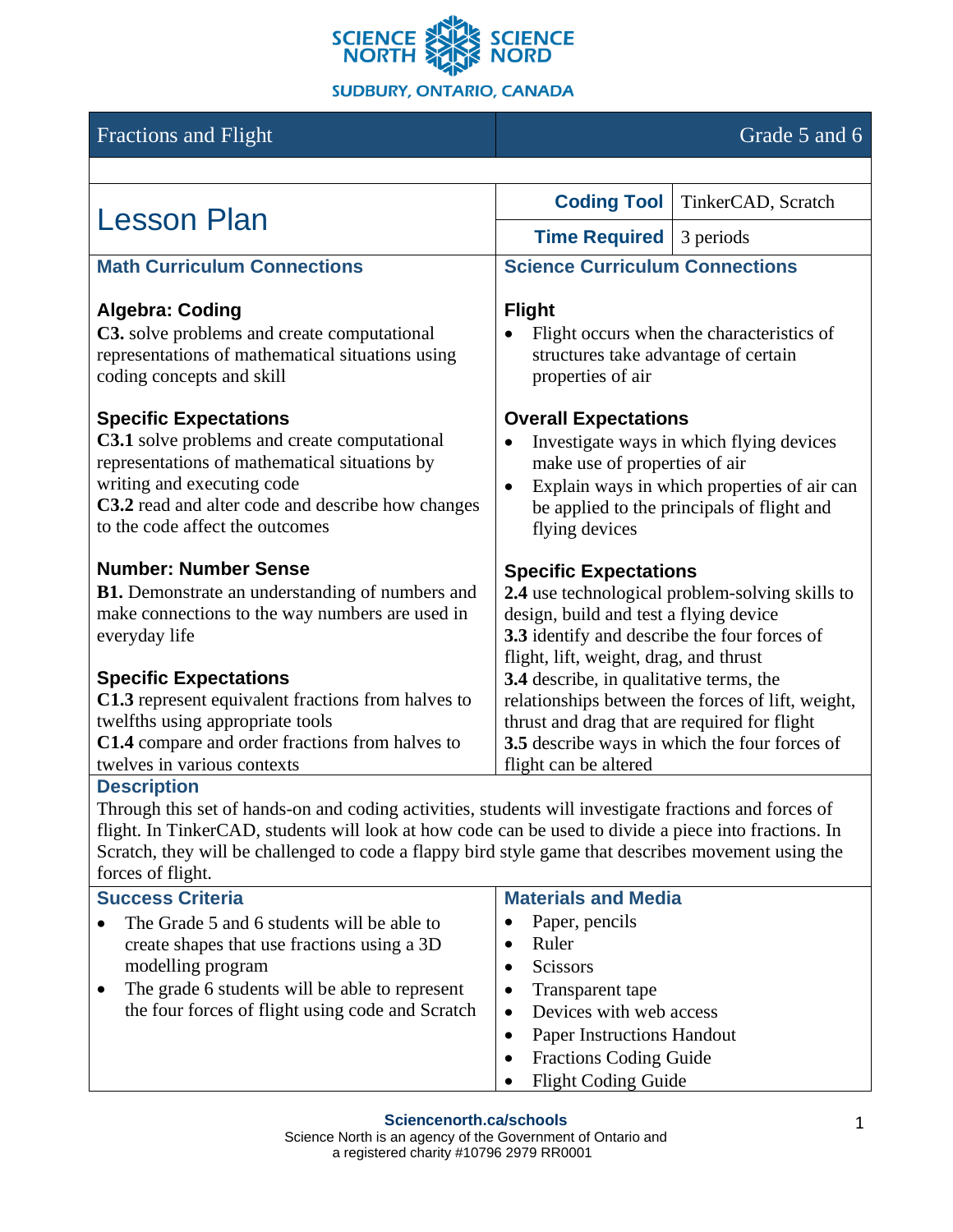

**SUDBURY, ONTARIO, CANADA** 

## **Computational Thinking Skills**

This lesson introduces a variety of computational skills using two different platforms; TinkerCAD and Scratch. Both programs are useful computational tools that can be used to express different concepts using code. In the case of TinkerCAD, it will be used to look at fractions using 3D modeling, whereas Scratch will be used to create a game that uses the forces of flight. What these programs have in common is that they will help familiarize students with conditional statements and other control structures. To add efficiency to the code, both programs will also use variables and loops. Conditional statements, variables and loops are some of the key building blocks for coding, so learning these computational skills as part of the two activities will help build student's confidence with code.

There are two Coding Guides associated with this lesson, one for TinkerCAD and one for Scratch. Both of these will provide a more detailed step-by-step procedure of what to do than is described in the action of the lesson.

#### **Introduction**

This lesson starts with an unplugged activity about flying discs to explore both fractions and flight. The preparation of the lesson requires students to organize their material with fractions, while the action of the activity looks at the four forces of flight. These four forces of flight are elements of the lesson that tie into the science curriculum. The four forces of flight are:

- Lift: the upward acting force
- Thrust: the forward acting force
- Drag: the backwards acting force (air resistance)
- Weight: the downward acting force (gravity)

Following the unplugged activity, there are two coding activities, one that relates to fractions and one that relates to flight. In the first coding activity, students will have the opportunity to reinforce and expand on the manipulations of fractions. Students will equally gain a better understanding of transformations by moving shapes about an origin. The second coding activity has students building a playable game that will parallel the forces of flight using code.

#### **Action**

#### **Unplugged Activity: Build a flying disc**

This activity has students follow a set of instructions to measure, cut, fold and tape paper into a paper aircraft. The folding and paper cutting provide visual and tactile explorations of fractions. Eight identical squares will be used to fold into a disc. After constructing the disc, students will have the opportunity to toss it to explore and explain the 4 forces of flight. The building guide for this activity is provided in the **Paper Instruction Handout**.

There is the WEIGHT of the aircraft pulling downwards, so there needs to be LIFT to go in the opposite direction. There needs to be a forward force that is called THRUST and the force of the air against the forward motion is called DRAG.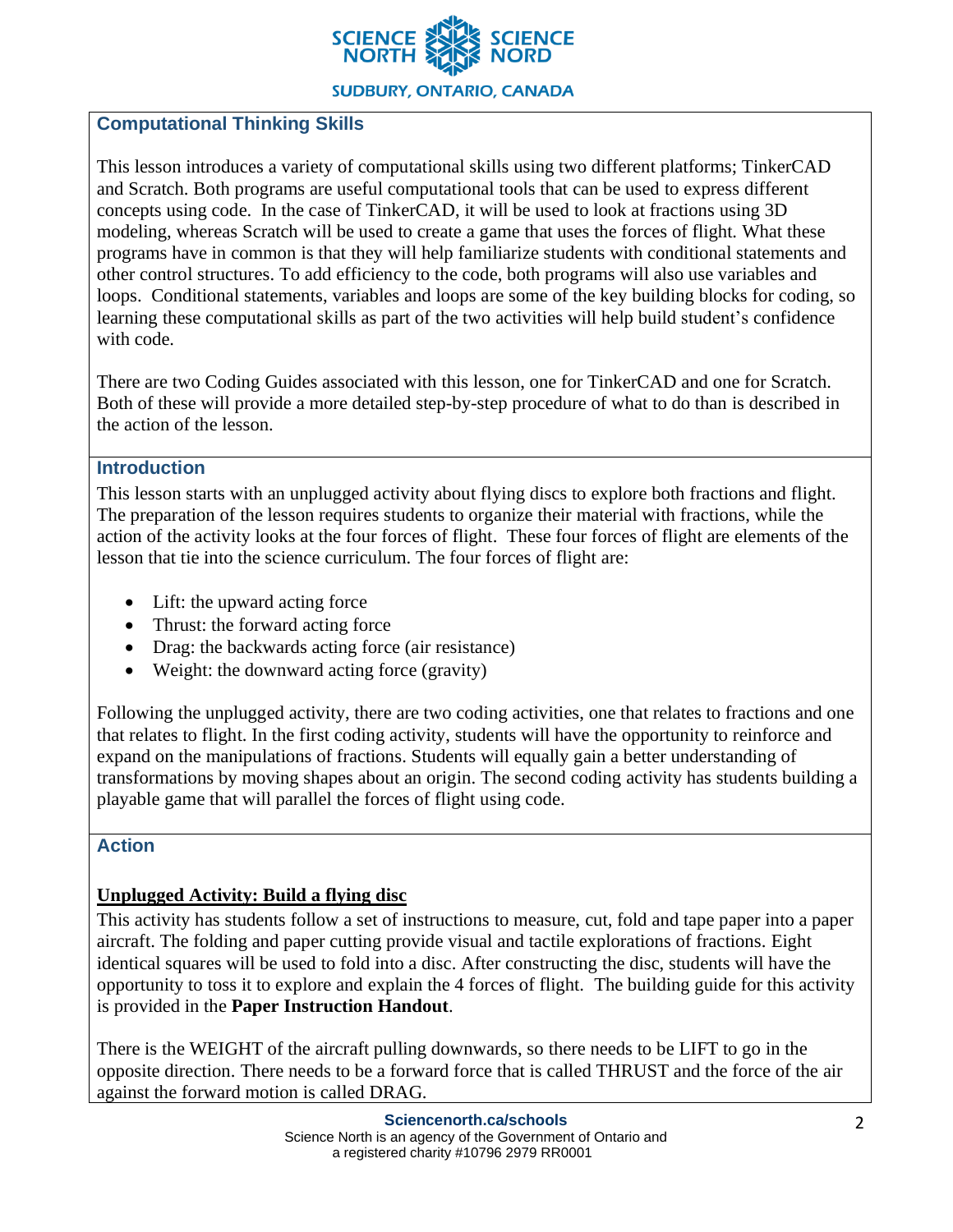



Students should consider these forces in the context of their disc and how they might make changes to compare different conditions. Building paper aircraft can be a great way to experiment with the forces of flight. It allows students to make quick modifications and retest often. Folding and adding layers can change the weight distribution. Throwing at a different angle can cause different lift and drag. There are many things for students to try and to change.

**Note:** Be careful when throwing the paper discs. It is recommended to do this activity in an open space with distance between the students.

#### **Fractions Coding Activity**

To complete the fractions coding activity, students will use the program TinkerCAD, a free online 3D modelling program. Using the 3D design space, students will use block code to create and place shapes in the workplane to represent fractions. An example of an empty workplane with the origin represented in the centre is shown below:



Students will create a shape that spans the length of the workplane. They will then create a set of shapes that still span the length of the plane but in a different number of fractions. Once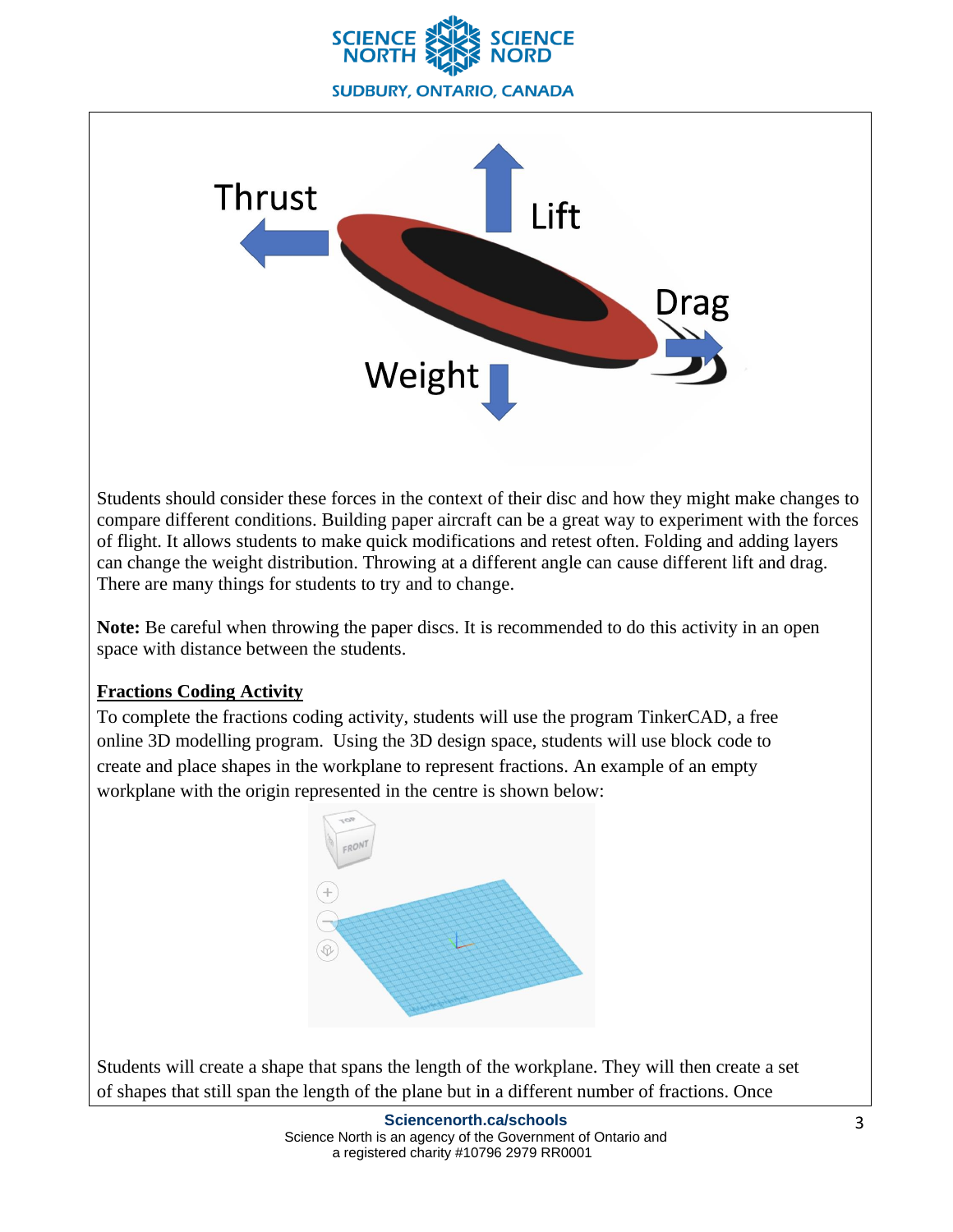

#### **SUDBURY, ONTARIO, CANADA**

they begin to see a pattern emerge, it's possible to introduce variables and loops to make the code more efficient. Students will continue to use their code to divide the width of the workplane with fractions up to 12. An image of the end result, sowing the workplane divided into fractions is shown below. Additionally, a complete guide for coding this project using TinkerCAD is provided with the **Fractions Coding Guide**.



## **Flight Coding Activity**

In the flight coding activity, students will create a game, similar to what is seen in Flappy Bird, in which they will apply the forces of flight to move a bird between obstacles. Students will code the bird to move up and down, which represents lift and weight respectively. The key concept to consider is that if the lift is greater than the weight (gravity), an object will gain altitude, but if the weight is greater than the lift being generated, the object will fall. This equally applies to thrust and drag, with the greater force determining the direction of movement. These four forces are always in action, but it's the one that's strongest that determines the movement.

As part of the coding game, the forces of thrust and drag are assumed based on the movement of the bird relative to the pipes. As a challenge, students could also have their sprite say the prominent force of flight acting on the bird. For complete steps on how to code this game, refer to the **Flight Coding Guide**.

#### **Closure and Assessment**

This lesson does not have any obvious assessment of learning pieces that could be used for summative assessment or to assign grades. That said, all three parts of the lesson can be used as a form of assessment for learning, to allow the teacher to monitor students' progress on coding, fractions and science concepts. Use this lesson as an opportunity to see what students know and to determine what next steps can be taken for students in those areas.